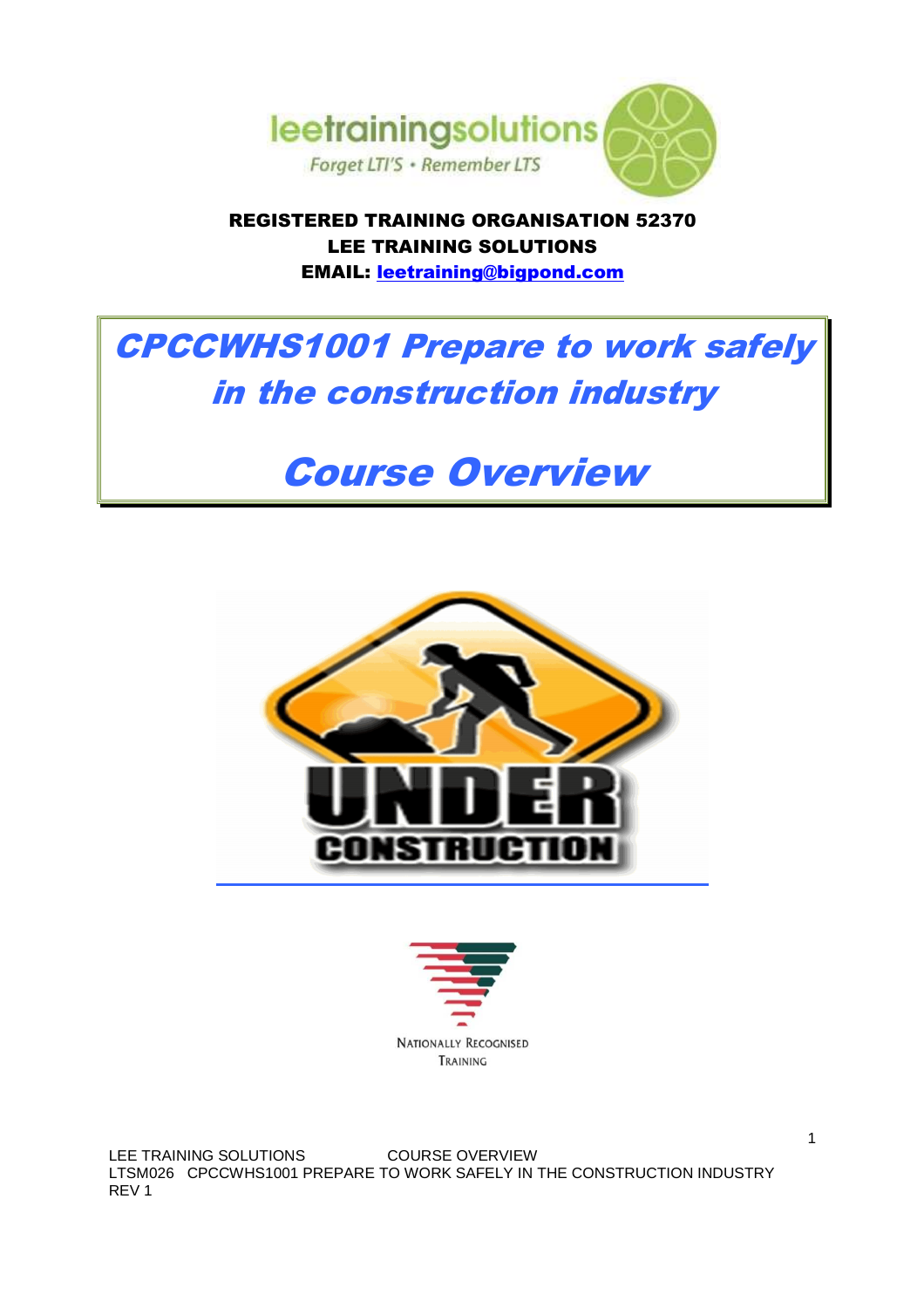

# **COURSE OVERVIEW INFORMATION**

# **Course Description**

# **CPCCWHS1001 PREPARE TO WORK SAFELY IN THE CONSTRUCTION INDUSTRY**

The course provides enrolled candidates with job opportunities in the Industry Mining, Construction and Resource industry.

The course is delivered with off the job and on the job training by fully qualified Trainers and assessors for Lee Training Solutions Pty Ltd.

#### **Course Requirements**

- Minimum of 18 years of age
- The ability to read, write and communicate in English

#### **Unique Student Identifier (USI)**

Lee Training Solutions will be required in order to process your competency after training has been completed a validation of your Unique Student Identifier number (USI).

#### **What is your (USI)**

The USI is a randomly-generated alpha-numeric code that is available online and at no cost to the student. That code will stay with that individual student for life and be recorded with any nationally recognised VET course that is undertaken.

#### **When must I give the number to the Trainer?**

The USI must be given to the trainer prior to training commencing for validation purposes.

#### **Will my USI number be secure?**

**Yes.** Under the Privacy Act 1988 and the legislation retaining to your USI number Lee Training Solutions must keep this number secure. This will be managed through our Student Management System (Job ready).

#### **Unique Student Identifier (USI) Exemption**

**Candidates can apply to the USI department at usi.gov.au for an exemption; Lee Training Solution must site an original copy of the exemption prior to training commencing.**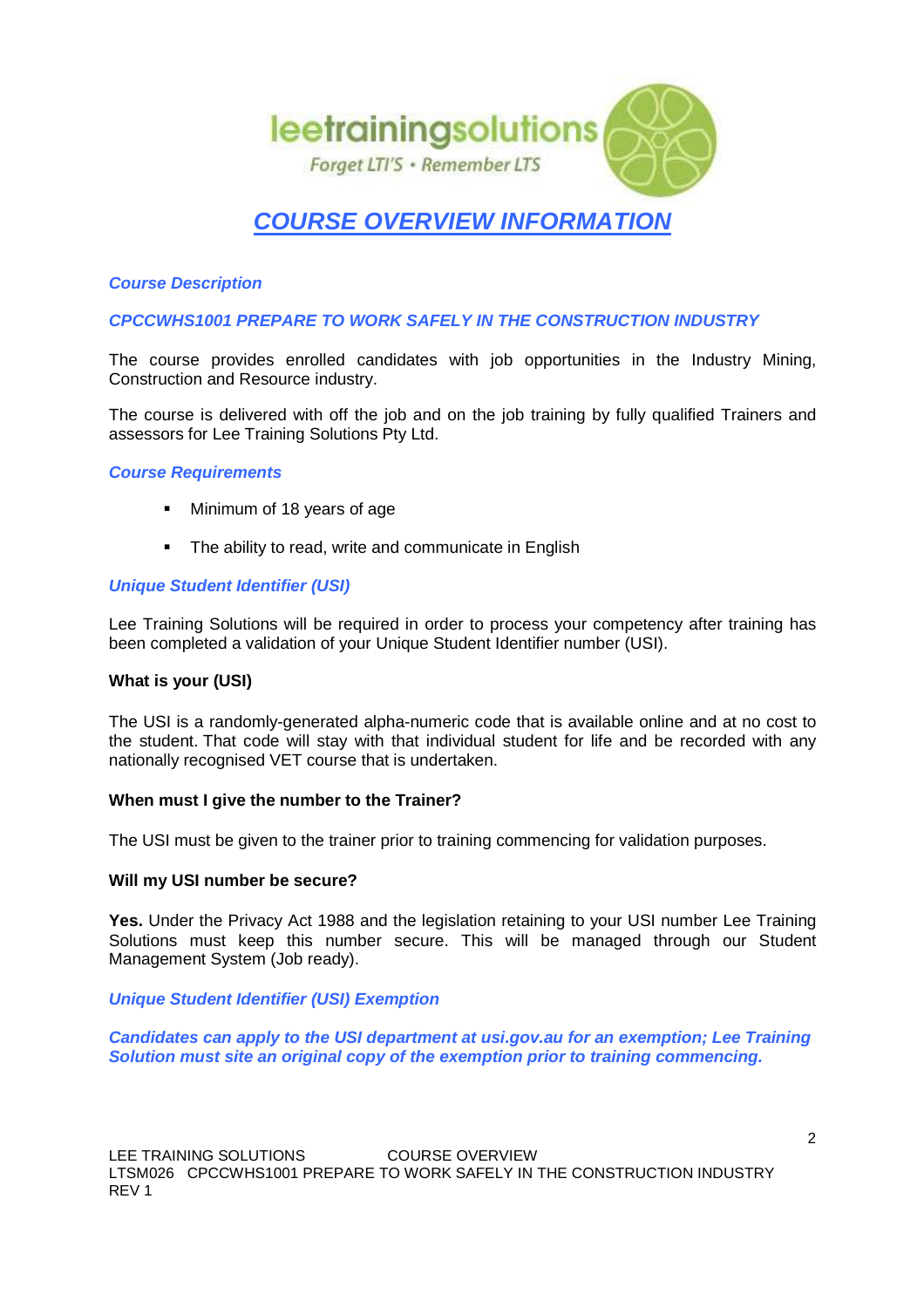

### **Career opportunities/ pathways**

On successful completion of the course, the Statement of Attainment achieved may lead to employment in the Mining, Resources and Construction industry.

#### **Units of competency to be achieved**

The Course is achieved through gaining competency in the following unit.

# **CPCCWHS1001 PREPARE TO WORK SAFELY IN THE CONSTRUCTION INDUSTRY**

# **Personal protective equipment**

Personal protective equipment is needed to ensure the Safety and Health of all candidates undertaking the course. It is a course requirement that the following minimum personal protective equipment is brought to the course:

• Personal Protective Equipment including-Safety glasses-Hearing protection-Hard Hat-High Vis shirt or vest

#### **Stationary**

Candidates will be required to bring a pen to the course.

#### **Theory classes**

Learner guides are supplied to all candidates at the beginning of the course. Written assessment of the candidate's knowledge will be undertaken to ensure competency in line with the unit requirements.

#### **Practical component:**

Practical assessments are undertaken after the successful completion of the written assessment.

Practical assessments will be observed by the assessor to ensure that competency is achieved in line with the unit requirements.

Practical tasks must be undertaken in a safe manner otherwise a record of not yet competent may be recorded.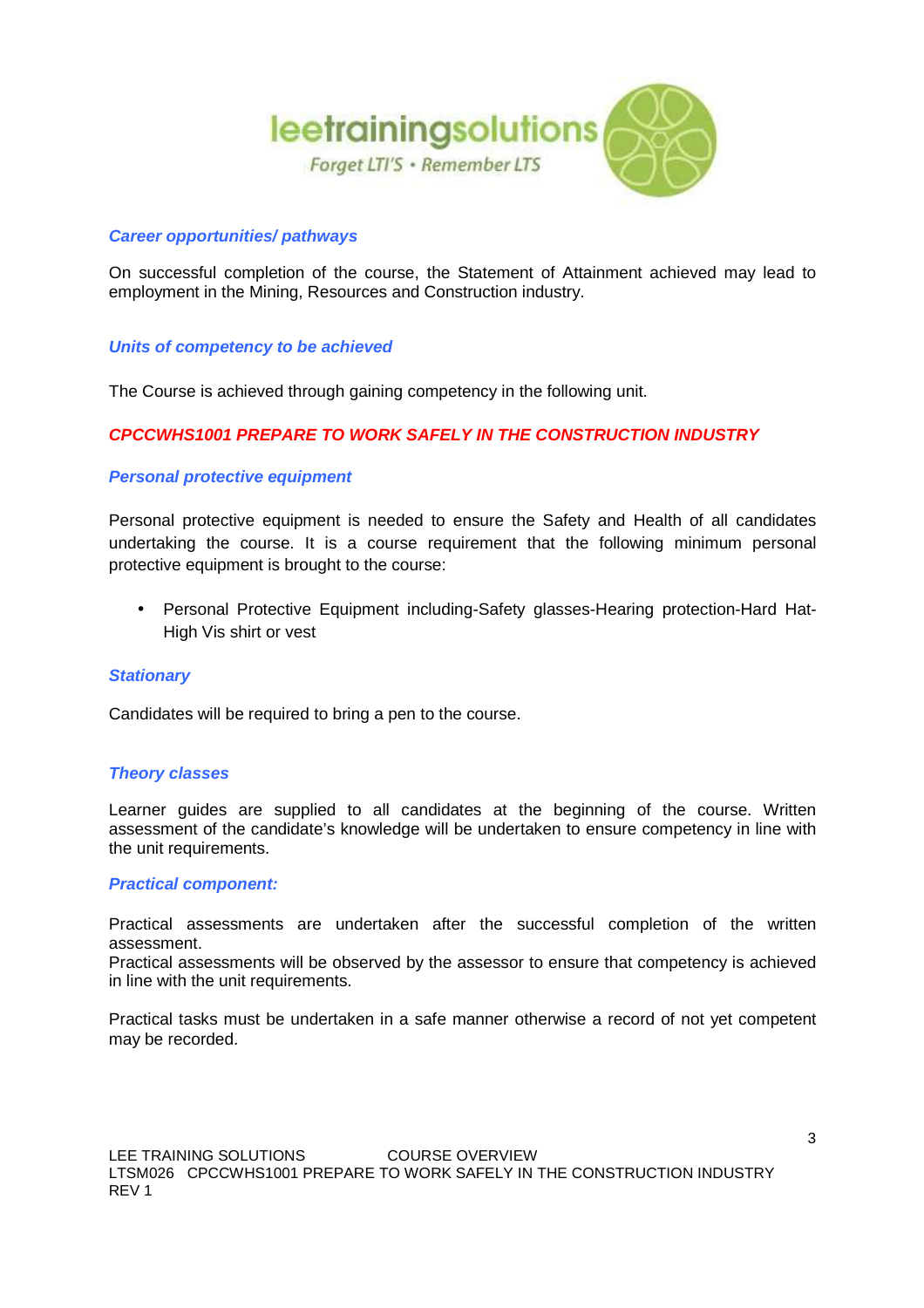

# **Delivery mode and duration**

This unit is delivered over a full day.

The delivery mode for the unit will be:

- Course presentation
- Written assessment
- Practical assessment

# **Competency Achievement**

Lee Training Solutions provides appropriate learning support to all candidates through its training and assessment delivery applying reasonable adjustment to training and assessment where learning difficulties are experienced by the candidate. 1 re assessment will be provided to assist a candidate to gain competency. However where this re assessment is provided and a candidate has not yet gained competency a repeat of training and assessment in any unit of competency will attract further course fees.

# **Recognition of Prior Learning**

RPL is a form of assessment that acknowledges skills and knowledge gained through:

- Formal training conducted by industry or education
- Work experience
- Life experience

The main principle of RPL focuses on the outcomes of learning rather than when or where the learning occurred. Evidence of competency is collected by the candidate and submitted to the nominated assessor and assessment is made based on the required industry standard within the relevant training package unit of competency.

If you believe this may apply to you for any part of the course, then you should request an application kit during the enrolment process.

#### **Course Fee:**

The following course fees relate to this unit:

- Course fee- As per advertised price
- Secondary assessments- \$80 including GST per person
- Day rates for large bookings can be arranged by contacting Lee Training Solutions
- Companies will be charged GST on training provided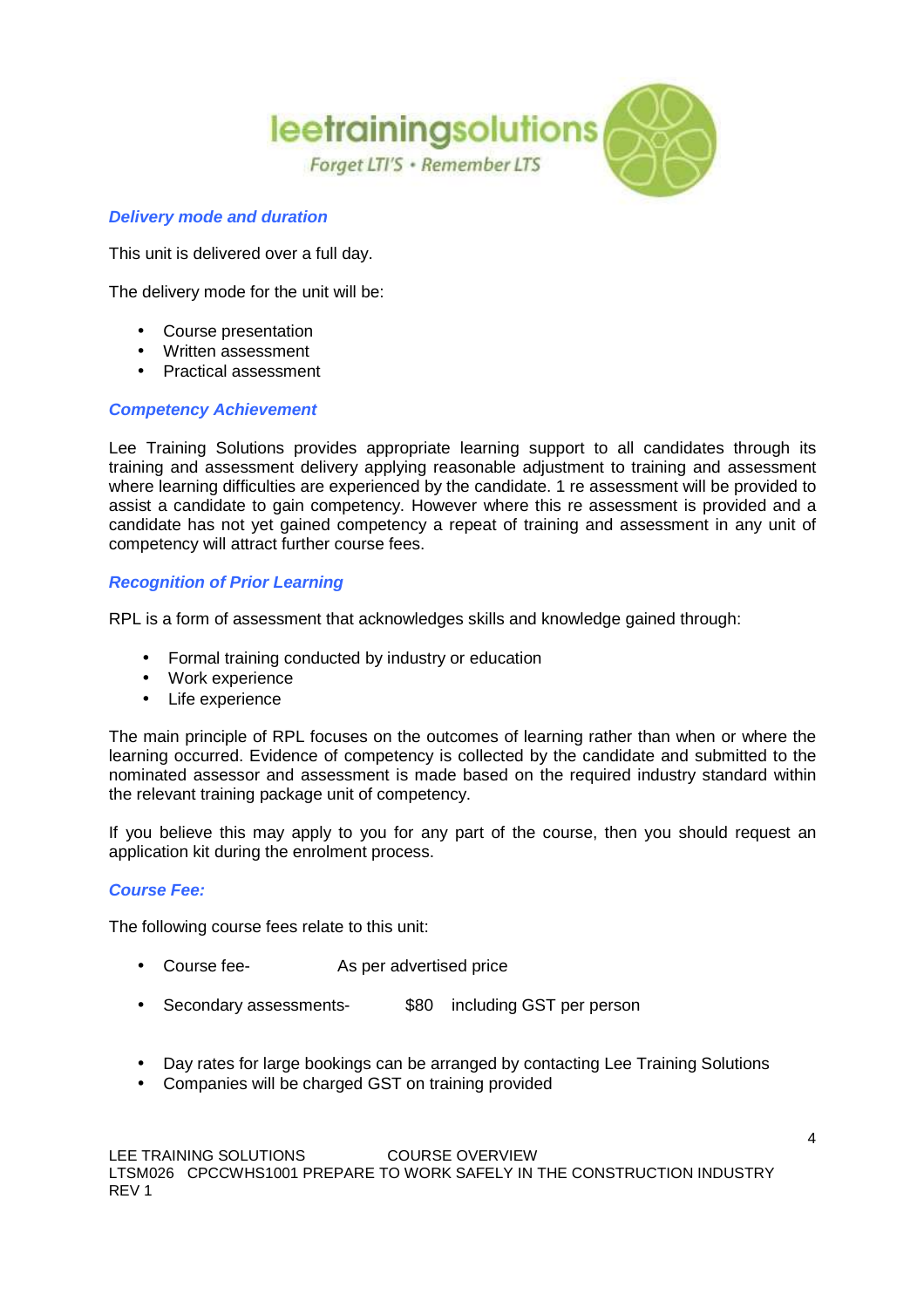

# **Reissuance**

Is a fee payable when an original copy of the Statement of Attainment for a course you have undertaken, with Lee Training Solutions is requested at a future date

- Reissuance fee- \$50 GST-\$5 Total-\$55
- RPL will be \$150 plus any associated costs upon application.

# **Travel arrangements**

**Travel arrangements for the Trainer and Assessor for work outside the Perth metro area is charged at cost plus 15%.**

**Alternately travel arrangements can be made by the client by issuing Lee Training Solutions with travel arrangement documentation prior to course commencement.**

#### **Recognition Policy**

Lee Training Solutions has a policy in place that recognises all Qualifications that are issued by other Registered Training Organisations.

### **Payment methods**

**Booking form and invoice will note payment method.**

# *Fees Paid in Advance*

**Lee Training Solutions** will only enrol candidates who have paid the required course fees in advance or Employer has supplied a Purchase Order number.

**Lee Training Solutions** will only accept a maximum of \$1000.00 candidate fees in advance of course commencement.

Following course commencement fees required to be paid will not exceed \$1500.00 for any part of course that is yet to be delivered.

#### *Additional Service Costs*

Once **Lee Training Solutions** issues a Statement of Attainment to a candidate and the candidate requires reissue of the Statement of Attainment in the future a service fee of \$55 GST inclusive will apply.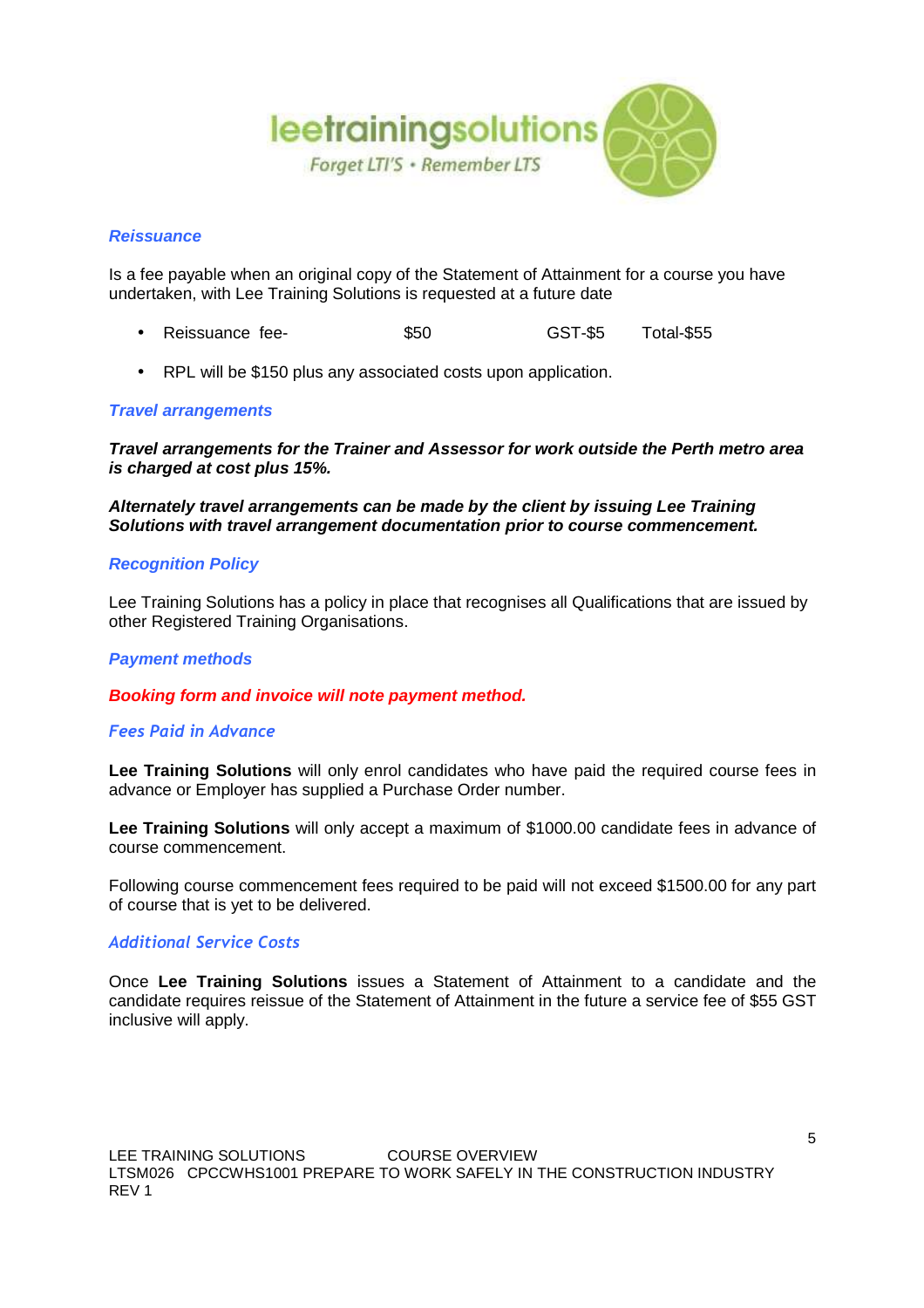

### **Course Completion Guarantee**

Once the candidate has commenced their chosen course **Lee Training Solutions** will guarantee to complete the training and/or assessment within the course duration and will further negotiate the timing for completion of the course if a candidate is unable to complete the course due to illness or extenuating circumstances.

#### **Refund**

In the case of early withdrawal **(Valid reason agreed by Lee Training Solutions)** from the course, where 20% or less of the course has been provided to the candidate a 100% refund less \$30.00 admin fee will apply. Where less than 50% of the course has been provided to the candidate a 50% refund less \$30.00 admin fee will apply. Where 50% or more of the course has been provided to the candidate no refund will apply.

**If Lee Training Solutions is not notified 5 days prior to booking the course the whole course fee will be charge to the client.**

**Please contact us immediately if unable to attend the course: Phone 0409 686 639**

#### **Complaints and Appeals**

The complaints and appeals policy of **Lee Training Solutions** provides an avenue for candidates to address their complaints and appeals to **Lee Training Solutions** Management and have them dealt with in a constructive and timely manner. All outcomes of complaints and appeals will be responded to in writing. If resolution is not reached an Independent adjudicator may be sought at little or no extra cost to the candidate.

**Please note: Complaints and appeals must be lodged within a 48 hour period from the completion of the course or will not be considered.**

#### **National Training Complaints Hotline**

**The government has introduced the National Training Complaints Hotline for candidates who to make a complaint about any training issues they may have.** 

**They can be contacted on the following email address or phone number:** 

**skilling@education.gov.au or 133873**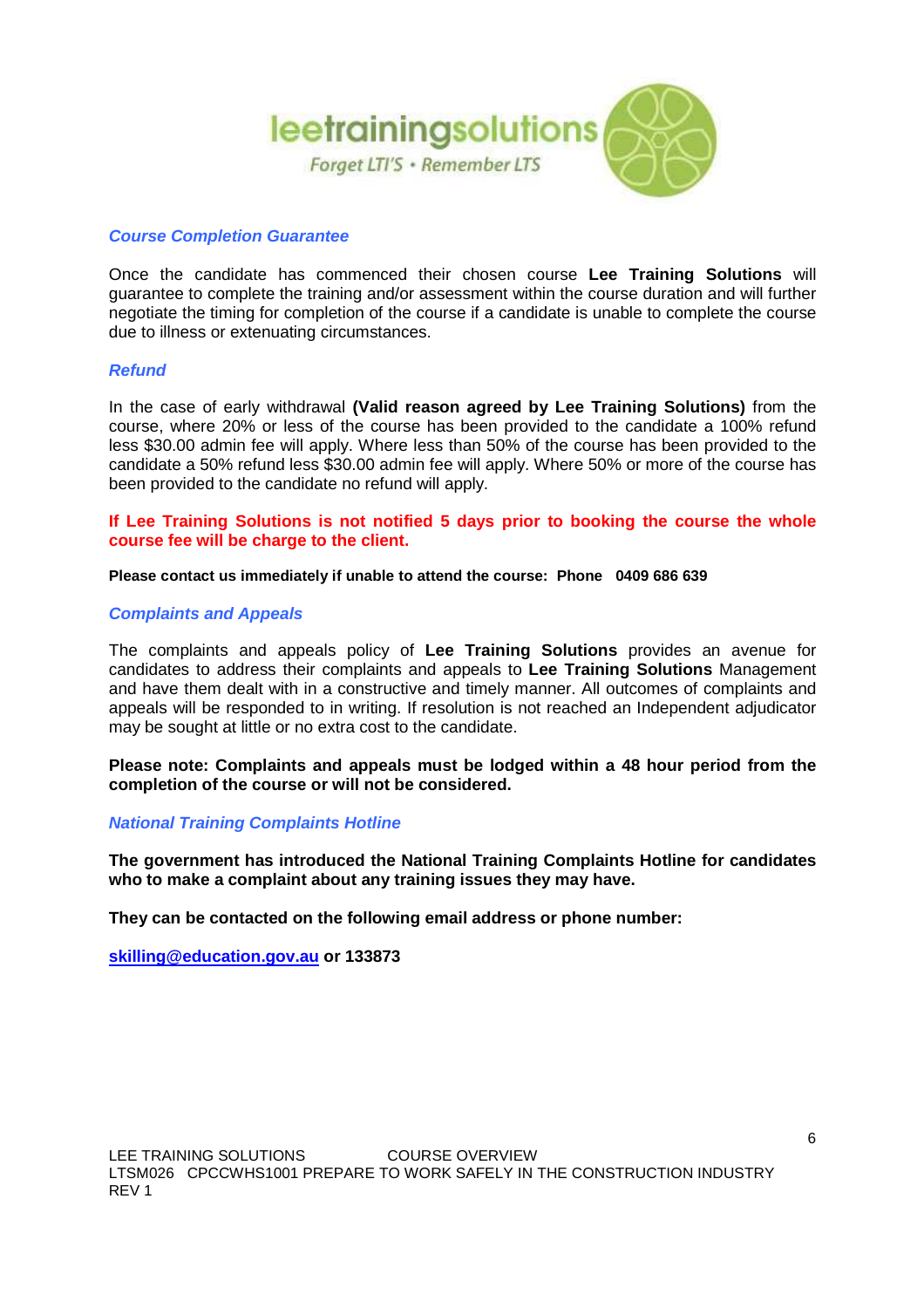

# **Lee Training Solutions can be contacted by email or phone**

Contact details: Lee Training Solutions Pty Ltd

Craig Lee Managing Director

PH 0409 686 639

Email; leetraining@bigpond.com